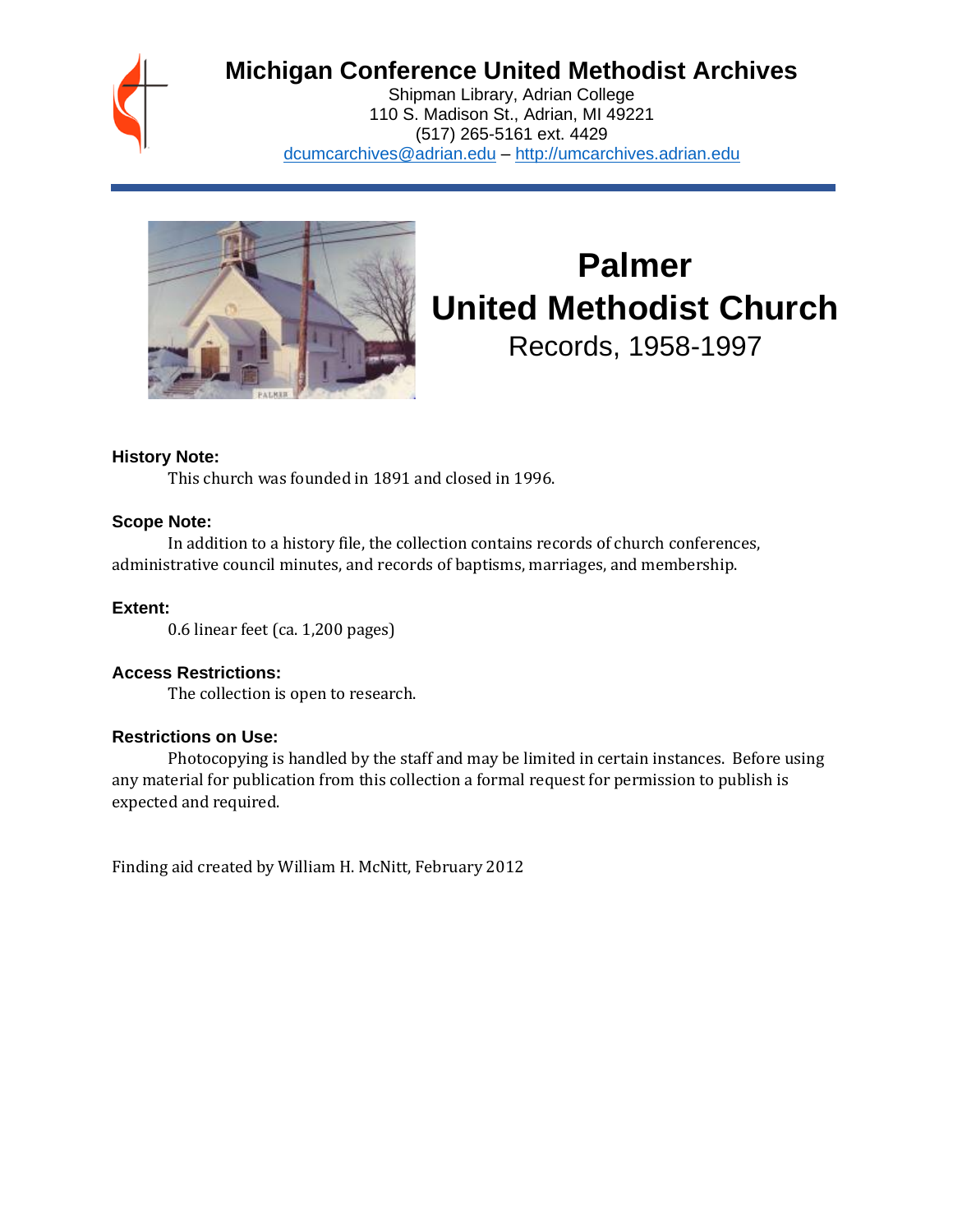## **Appointments List**

There are many gaps in the early known appointments to Palmer.

- 1891-1892: Robert Kirby
- 1892-1893: To be supplied
- 1893-1894: To be supplied
- 1896-1897: Edward Bickford
- 1902-1903: Romilly H. Prouse
- 1903-1904: John C. Roberts
- 1904-1905: Edward Bickford
- 1907-1908: Frank Waters
- 1913-1916: Charles Nicholas
- 1916-1917: To be supplied
- 1917-1918: To be supplied
- 1918-1919: To be supplied
- 1923-1924: To be supplied
- 1934-1936: Edwin B. Pearce
- 1936-1937: Meldon E. Crawford
- 1936-1958: Glenn E.L. Kjellberg
- 1958-1960: Rexford M. Dixon
- 1960-1965: Byron G. Hatch
- 1965-1974: Albert F. Raloff
- 1974-1982: William Schoonover
- 1982-1983: King W. Hanna
- 1983-1987: Charles L. Tooman
- 1987-1990: David P. Snyder
- 1990-1991: Paul Weisel
- 1991-1996: Terry J. Kordish